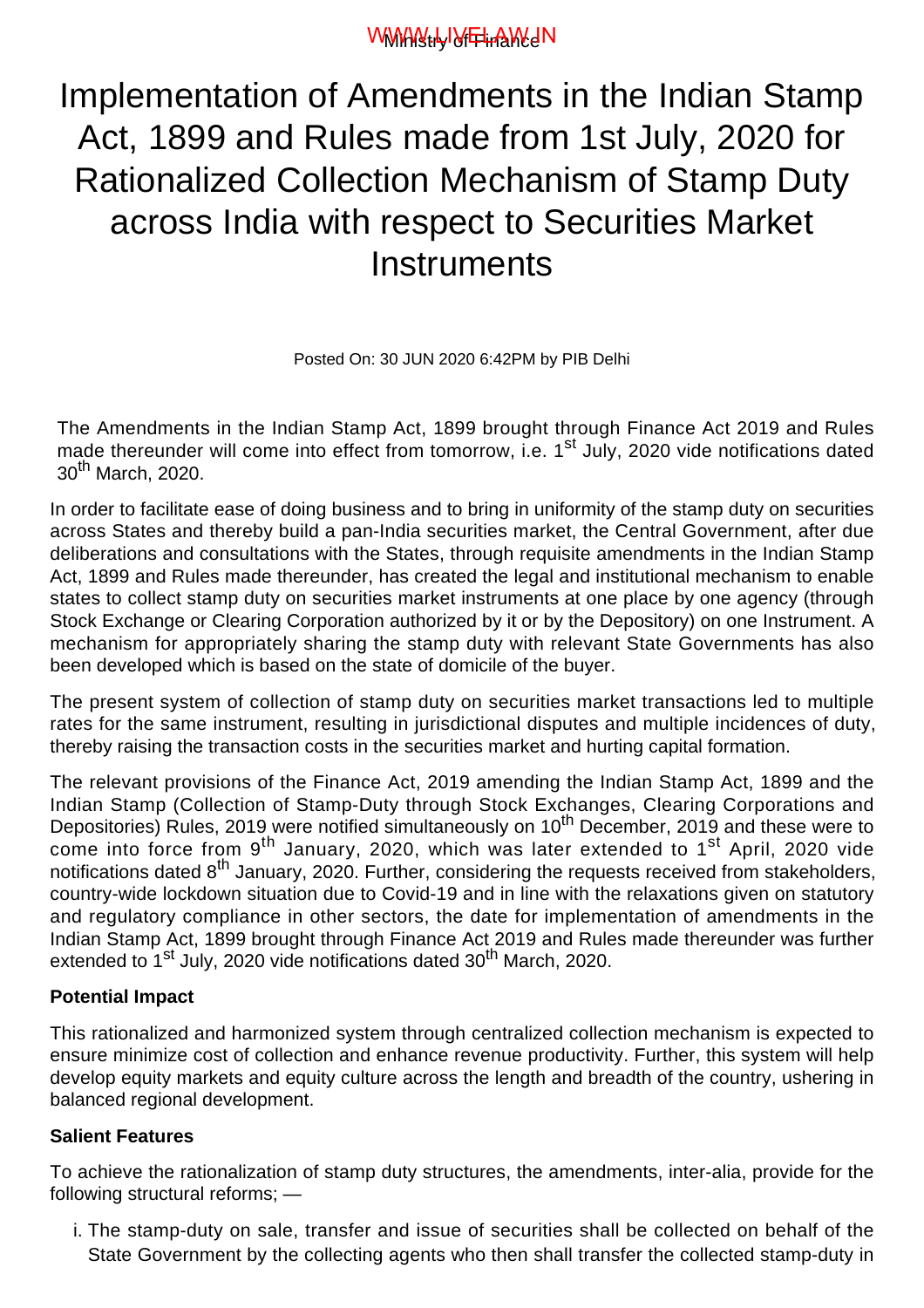the account of the concerned State^Ow\/\*rhneh\_AW.IN

- ii. In order to prevent multiple incidences of taxation, no stamp duty shall be collected by the States on any secondary record of transaction associated with a transaction on which the depository / stock exchange has been authorised to collect the stamp duty.
- iii. In the extant scenario, stamp duty was payable by both seller and buyer whereas in the new system it is levied only on one side (payable either by the buyer or by the seller but not by both, except in case of certain instrument of exchange where the stamp duty shall be borne by both parties in equal proportion).
- iv. The collecting agents shall be the Stock Exchanges or authorized Clearing Corporations and the Depositories.
- v. For all exchange based secondary market transactions in securities, Stock Exchanges shall collect the stamp duty; and for off-market transactions (which are made for a consideration as disclosed by trading parties) and initial issue of securities happening in demat form, Depositories shall collect the stamp duty.
- The Central Government has also notified the Clearing Corporation of India Limited (CCIL) vi. under the jurisdiction of RBI and the Registrars to an Issue and/or Share Transfer Agents (RTI/STAs) to act as a collecting agent. The objective is to bring OTC derivative transactions reported to CCIL and physical space (non-demat) transactions in mutual funds handled through RTI/STAs under the ambit of stamp duty regime so as to avoid any tax arbitrage.
- The collecting agents shall within three weeks of the end of each month transfer the stamp-vii. duty collected to the State Government where the residence of the buyer is located and in case the buyer is located outside India, to the State Government having the registered office of the trading member or broker of such buyer and in case where there is no such trading member of the buyer, to the State Government having the registered office of the participant.
- viii. The collecting agent shall transfer the collected stamp-duty in the account of concerned State Government with the Reserve Bank of India or any scheduled commercial bank, as informed to the collecting agent by the Reserve Bank of India or the concerned State Government.
- The collecting agent may deduct 0.2 per cent of the stamp-duty collected on behalf of the ix. State Government towards facilitation charges before transferring the same to such State Government.
- x. For many segments, there is reduction in duty. For example, the rate prescribed is lower for issue of equity/debentures and for transfer of debentures (including re-issue) to aid capital formation and to promote corporate bond market.
- For equity cash segment trading (both delivery and non-delivery-based transactions) and xi. options, since rates are to be charged only on one side in line with the new scheme, it can be stated that there is an overall reduction in tax burden.
- Secondary market transfer of instruments which are traded with differences in a few basis xii. points, like interest rate / currency derivatives or corporate bonds are being charged at a very lower rate from the existing rates. For the newly introduced 'repo on corporate bonds', a far lower rate is specified, since similarly positioned repo on Government Securities is not subject to duty.
- xiii. No stamp duty shall be chargeable in respect of the Instruments of transaction in stock exchanges and depositories established in any International Financial Services Centre set up under section 18 of the Special Economic Zones Act, 2005.
- Tax arbitrage is avoided by providing the same rate of stamp duty for issue or re-issue or xiv. sale or transfer of securities happening outside stock exchanges and depositories.
- Mutual funds, being delivery-based transactions in securities, were supposed to have been xv. paying the duty as per various State Acts. All mutual fund transactions are thus liable for stamp duty and the new system has only standardized the charges across states and the